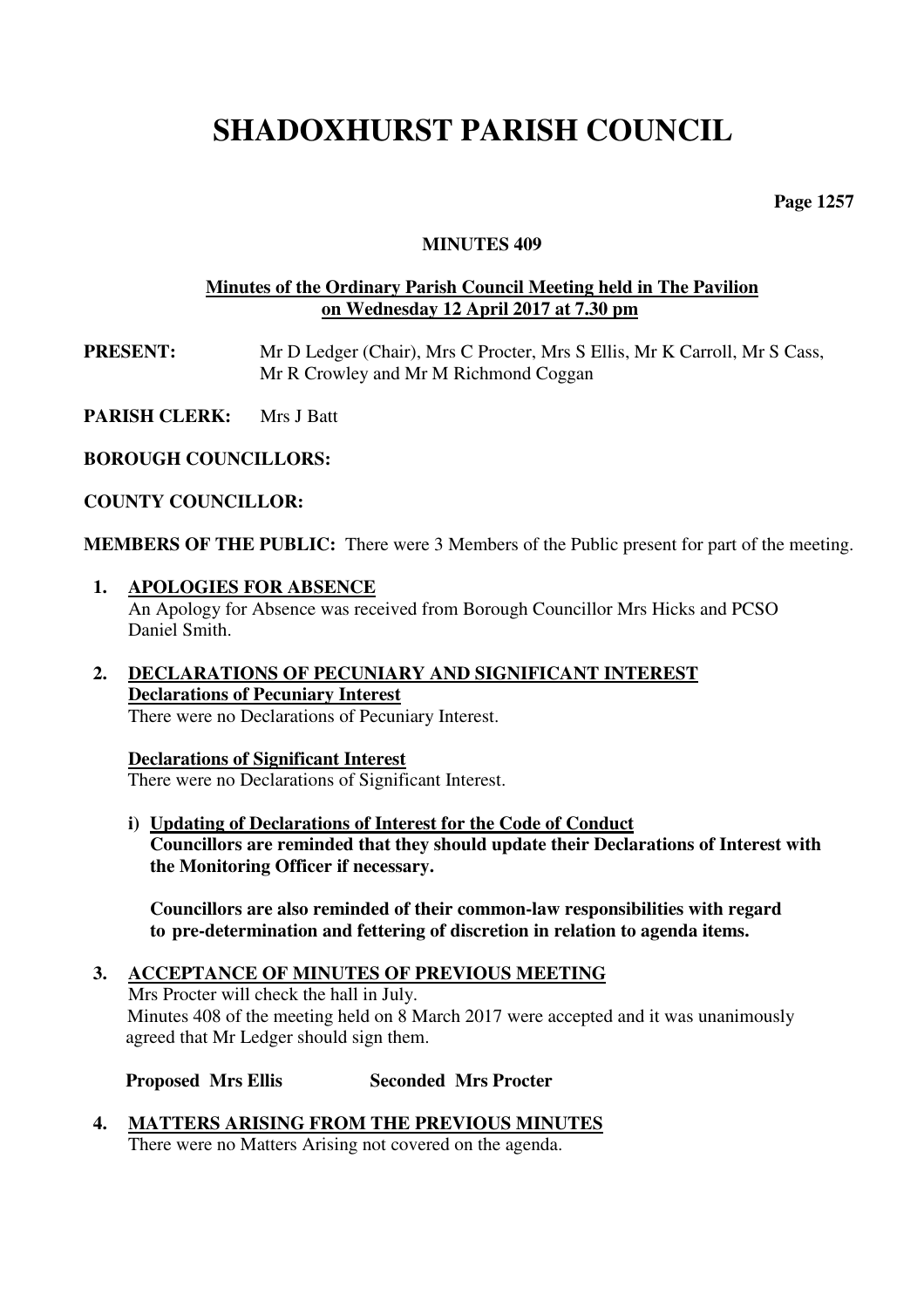### **SPC MINS 409** Page 1258

## **5. PUBLIC INTERVAL**

The members of the Public both expressed concerns regarding planning issues and advice on how to challenge a decision was given by a member of the council.

This matter will be included on the next agenda for further discussion.

## **6. MATTERS ARISING FROM THE PUBLIC INTERVAL**

Following legal advice, the Clerk this item will not be included on future agendas. Any items warranting discussion by the council will be included on the next agenda.

## **7. PLANNING**

Please see attached list.

## **Any other matters related to Planning issues within the Parish**

 Mr Ledger reported that he had written to Head of Planning asking for clarification on a number of points following the decision by the Planning Committee to permit planning application no 16/01841/AS. He has still not received a reply and will chase this up.

## **Update on Kings Head Field**

Mr Ledger reported as follows :-

Following the loss of our planning application for the field beside Park Farm Close, I have been keen to have some input into influencing the King's Head Field development. We held a Village Forum meeting the night following the Planning Committee at which people were in the main unhappy with the way the other field was lost. Our Borough Councillor Aline said she would contact Pentland and facilitated a site meeting, where I tried to put across the need for the retention of green space and this was largely accepted, but on the view that there would still need to be a large number of housing units. I subsequently spoke to the Planning Officer involved and then entered some email correspondence, Members were copied into these. I have it on good authority that the most recent layout which incorporated some of our wishes, has since been altered by the Planning Officer who wants to see the green space smaller and two houses put back on it. To me this is wholly unacceptable, ABC are pandering to the Developer and are not listening to local opinion.

## **8. CORRESPONDENCE, FINANCE AND OTHER COUNCIL BUSINESS**

Wicksteed Playgrounds Clerk and Councils Direct Business Stream Lloyds Bank – Confirmation of Change of Signatory Access to accounts Countryside Voice Kent Voice Norris and Fisher

## **EMAIL CORRESPONDENCE – Forwarded to all Councillors with email**

PCSO Smith as follows: -

 I have continued to conduct speed checks around the village and I will be able to feedback results at the next meeting, I have had no reports of Anti-Social Behaviour.

No other emails were brought to the attention of the meeting.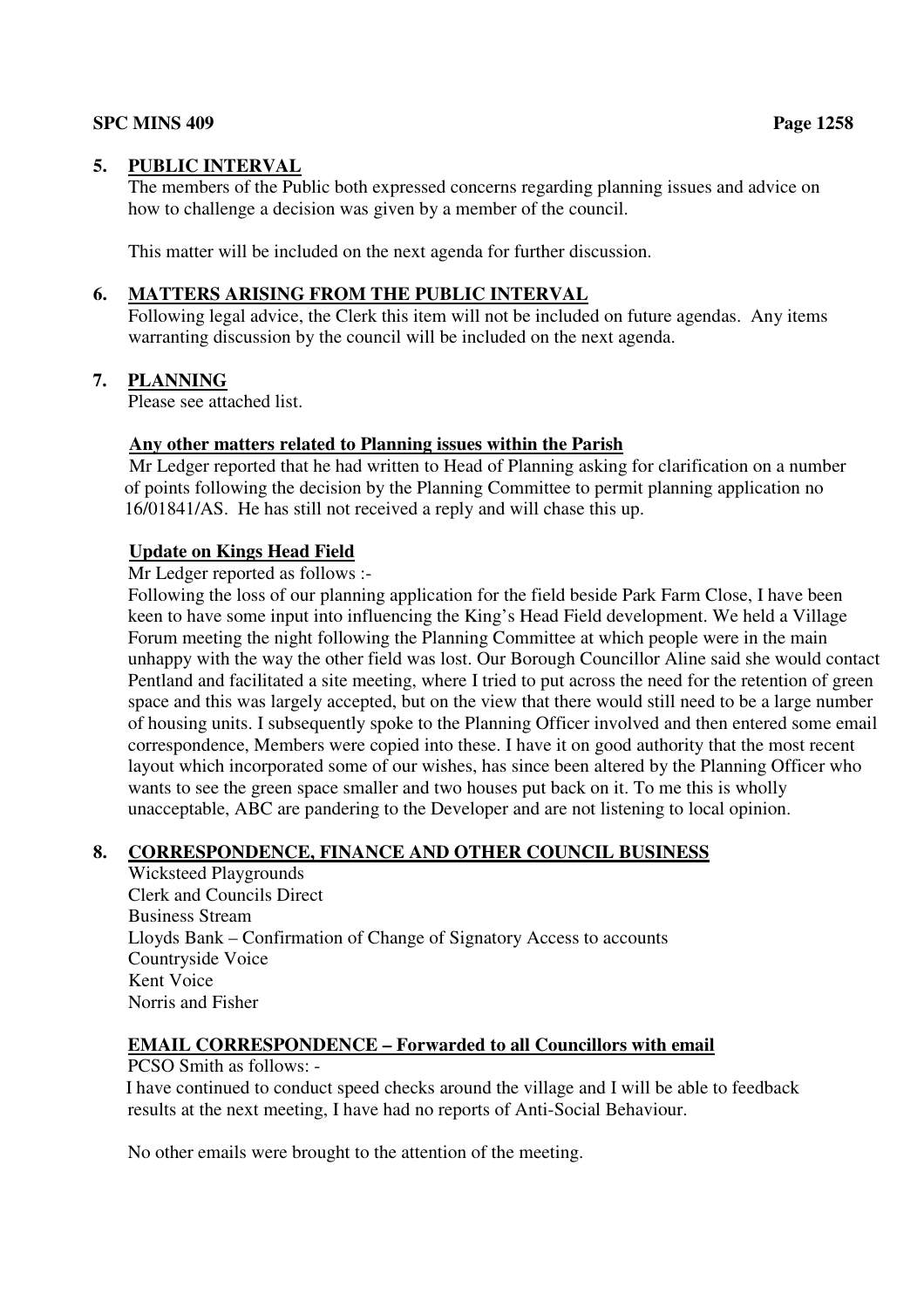## **Bank Reconciliation - Long Term Deposit account**

| <b>Opening Balance</b>           |        | <b>510.00</b> Balance per Current Account | 610.00 |
|----------------------------------|--------|-------------------------------------------|--------|
| Refund of Deposit                | 50.00  |                                           |        |
|                                  | 460.00 |                                           |        |
| <b>Transfer uncashed Deposit</b> | 150.00 |                                           |        |
|                                  | 610.00 |                                           |        |

#### **Bank Reconciliation – Treasurers Account**

| <b>AVAILABLE FUNDS</b>      | 19417.69 | <b>AVAILABLE FUNDS</b>                 | 19417.69 |
|-----------------------------|----------|----------------------------------------|----------|
| <b>Less Earmarked Funds</b> | 7912.31  | <b>Less Earmarked Funds</b>            | 7912.31  |
|                             |          |                                        | 27330.00 |
|                             |          | <b>Less Uncleared Deposit Refunds</b>  | 450.00   |
|                             |          |                                        | 27780.00 |
|                             |          | <b>Plus Uncleared Deposit Received</b> | 000.00   |
|                             | 27330.00 |                                        | 27780.00 |
| <b>Less Payments</b>        | 23574.35 | <b>Less Uncleared Payments</b>         | 127.80   |
|                             | 50904.35 |                                        | 27907.80 |
| <b>Add Receipts</b>         | 29898.05 | <b>Plus Uncleared Receipts</b>         | 000.00   |
| <b>Opening Balance</b>      | 21006.30 | <b>Balance per Treasurers Account</b>  | 27907.80 |

## **Earmarked Funds – Amended during budget discussion**

|                                   | <b>Balance</b> |           | <b>Balance</b> |
|-----------------------------------|----------------|-----------|----------------|
|                                   | 12.10.16       |           | 14.12.16       |
| <b>Recreation Facilities</b>      | 3000.00        |           | 3000.00        |
| Bulb and Tree Planting + Planters | 390.00         |           |                |
| <b>Repairs and Compost</b>        |                | $-390.00$ | <b>NIL</b>     |
| Recycling – Reallocated to        | 1521.31        |           |                |
| Major Village Hall and Pavilion   |                |           |                |
| Refurbishment                     |                |           | 1512.31        |
| <b>Bus Shelters</b>               |                |           |                |
| From 2014/2015 budget             |                | 200.00    |                |
| From 2015/2016 budget             |                | 100.00    |                |
| From 2016/2017 budget             |                | 1000.00   | 1300.00        |
| Contingency                       |                |           |                |
| From 2014/2015 budget             |                | 500.00    |                |
| From 2015/2016 budget             |                | 500.00    |                |
| From 2016/2017 budget             |                | 1100.00   | 2100.00        |
| <b>TOTAL</b>                      | 4911.31        | 3010.00   | 7912.31        |

## **Councillors Carroll, Cass and Crowley verbally agreed to purchase a hose pipe for the Village Hall during the month as the planters needed watering.**

Councillors Ellis, Carroll and Ledger verbally agreed to purchase a water boiler at a cost of £55.79 + VAT Total Cost £66.95 prior to this meeting as the old one was considered a safety hazard.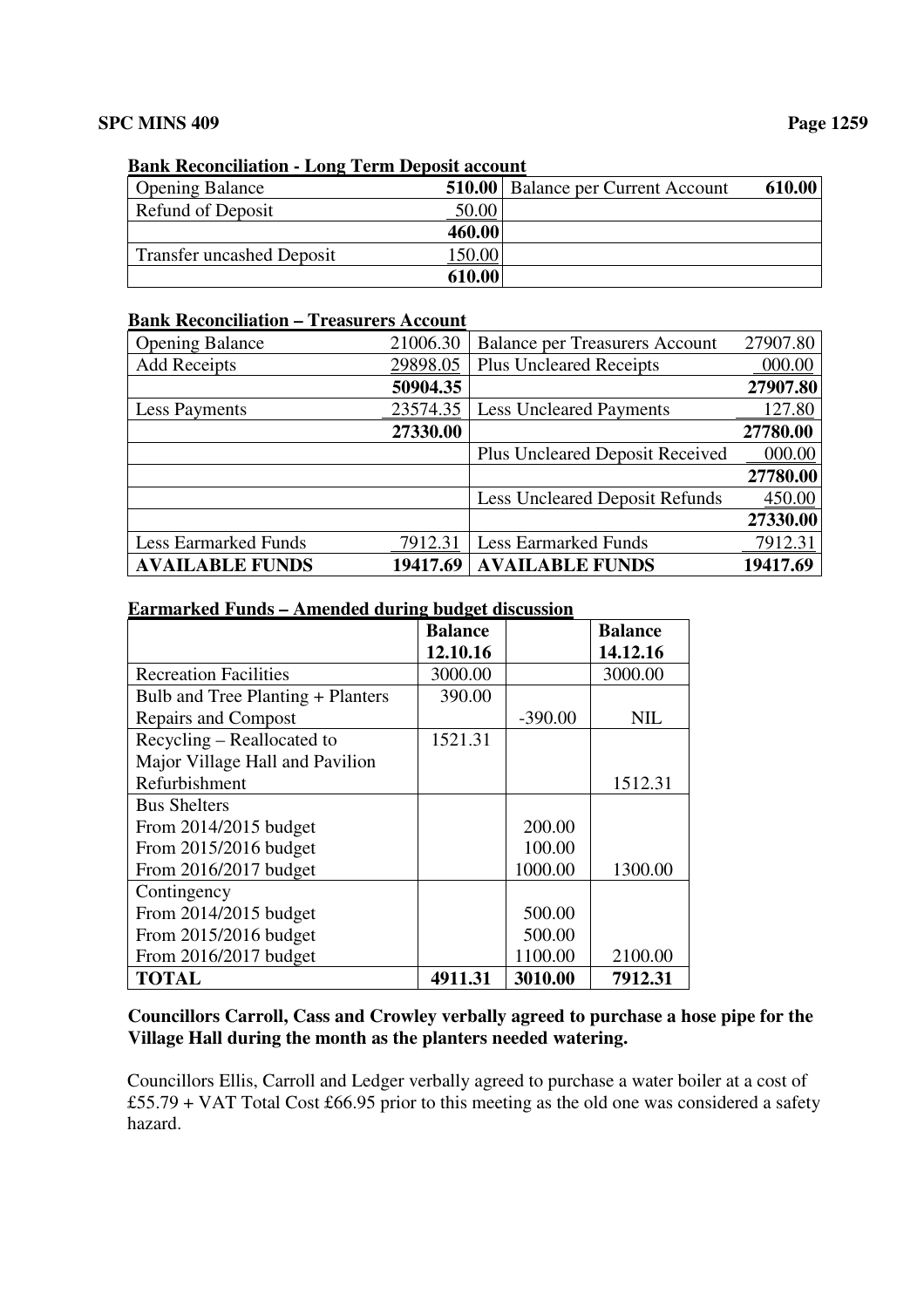#### **Accounts to be paid**

| <b>PAYEE</b>         | <b>DETAILS</b>                 | <b>CHQ</b> | <b>NET</b> | <b>VAT</b> | <b>GROSS</b> |
|----------------------|--------------------------------|------------|------------|------------|--------------|
|                      |                                | NO         |            |            |              |
| Mrs J Batt           | Salary                         |            | 440.65     |            |              |
|                      | Expenses – Petrol              |            | 6.66       |            |              |
|                      | - Office Consumables           |            | 7.1        |            | 644.17       |
| Mr R Harris          | <b>Village Hall Caretaking</b> |            | 37.00      |            | 37.00        |
| Mr K Carroll         | Water Boiler for Hall          |            | 66.95      |            | 66.95        |
| <b>ABC</b>           | Rates for Football Ground      |            | 803.46     |            | 803.46       |
| <b>Clive Stanley</b> | <b>Webmaster Services</b>      |            | 227.50     |            | 227.50       |
| <b>EK</b> Fire       | Fire Extinguisher Maintenance  |            | 115.30     | 23.06      | 138.36       |
| <b>B</b> Ball        | Painting Bus Shelter           |            | 409.50     | 81.90      | 491.40       |
| Mr K Carroll         | Hose Pipe for Village Hall     |            | 30.83      | 6.17       | 37.00        |

## **Councillors unanimously agreed to pay the above accounts and agreed with the Direct Debit Payments taken on 17 of each month.**

 **EDF - £177.00 – Village Hall and EDF - £16.00 – Pavilion** 

#### **Proposed Mr Richmond Coggan Seconded Mrs Procter**

#### **Risk Assessment**

 The fence in the Recreation Field needs replacing and the hedge bordering the road has gaps in it which could potentially allow dogs or small children to run through it onto the road.

#### **Action to be taken by Councillors prior to APCM**

 Councillors were asked to read through the 2016 minutes and let the Clerk know, before the next meeting which committees they would like to sit on and what they would like to take responsibility for.

#### **Arrangements for Annual Parish Meeting**

The APM will start at 7pm on Wednesday 10 May.

#### **9. CHAIRMAN'S REPORT**

Since the last Parish Meeting, I have attended the ABC Planning Committee meeting and the following night, chaired the Village Forum at which a lot of unhappiness was expressed regarding the committee decision. I attended a KALC meeting where I tried to raise concerns about the planning decision and how it will have a knock-on effect to all parishes in the coming months. It resulted in a separate meeting on the Local Plan issues being put forward. I also attended a neighbouring Saxon Shore Ward meeting on local planning issues to learn more about how we can research and enable a Village Protection Policy for Shadoxhurst.

I also popped in to support the Baden Powell Scouts' coffee and cake event in the Hall. The following week, we hall the Shadoxhurst Showcasing event. This I felt was a success, and new connections were made, and interest in the various groups raised. Thank you to all those who were involved.

#### **10. SHADOXHURST WEBSITE**

In order to comply with the Transparency Code the minutes must be published on the website within one calendar month.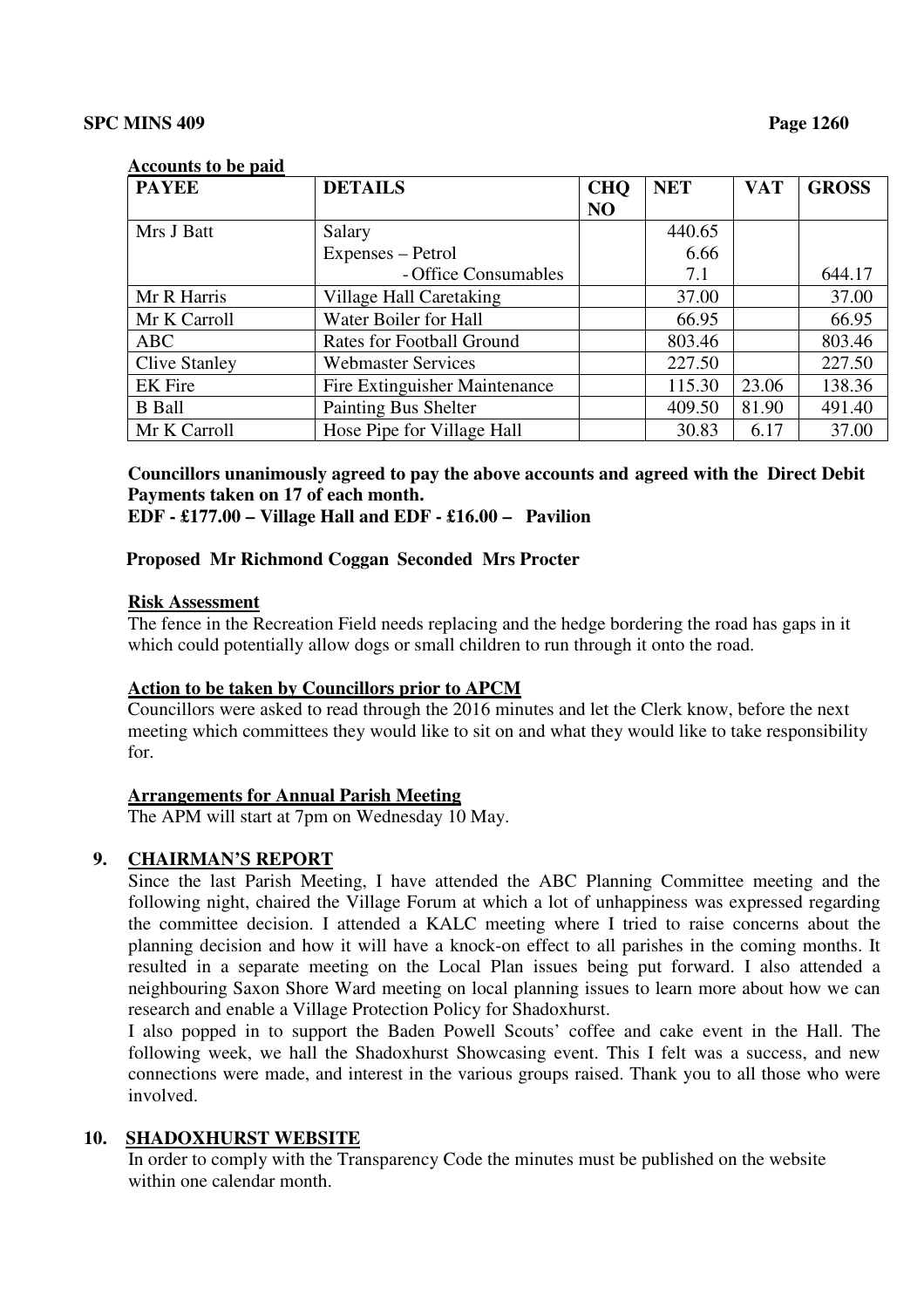## **11. VILLAGE HALL, PAVILION, RECREATION FIELD, VILLAGE GREEN AND SIGN Inspection of Village Hall and Pavilion before and following Hiring**

 Mr Richmond Coggan in April Mr Crowley in May Mr Ledger and Mrs Ellis in June Mrs Procter in July Mr Cass in August

## **Letter to Hirers**

 Councillors agreed to the content of a letter to be sent to regular hirers regarding the new arrangements for cleaning and caretaking at the hall, insurance and confirming their period of hire.

## **General Issues relating to the Village Hall**

Mr Ledger signed the PRS for Music Return for Year End for year ended 19 March 2017.

Mr Ledger signed the New Client Service Confirmation for Lodestar Cleaning Contracts Ltd.

 The Village Forum is going to hold a Fund-Raising evening for the village in November and the members of the council unanimously agreed that they could use the hall free of charge.

## **General Issues relating to the Pavilion**

Nothing to report.

### **Outside Lighting at the Pavilion**

The lamp post in the car park has still not been repaired.

## **General Issues relating to the Field/Car Park/Play Area/Village Sign/Village Green**  Nothing to report.

## **Provision of Community Exercise Equipment**

Nothing to report.

## **Replacement of Coin Meter in Hall**

The Clerk was asked to obtain a price for the replacement of the meter.

## **Resurfacing of Recreation Field Car Park**

Councillors agreed to accept the replacement quote A at a cost of  $£17250 + VAT$ , which we can reclaim, subject to the agreement of Ashford Borough Council. Once this agreement has been received the Clerk will accept the quote.

## **12. BOROUGH COUNCILLORS REPORT**

Neither Councillor was at the meeting.

**13. COUNTY COUNCILLORS REPORT**

Councillor Angell was not at the meeting.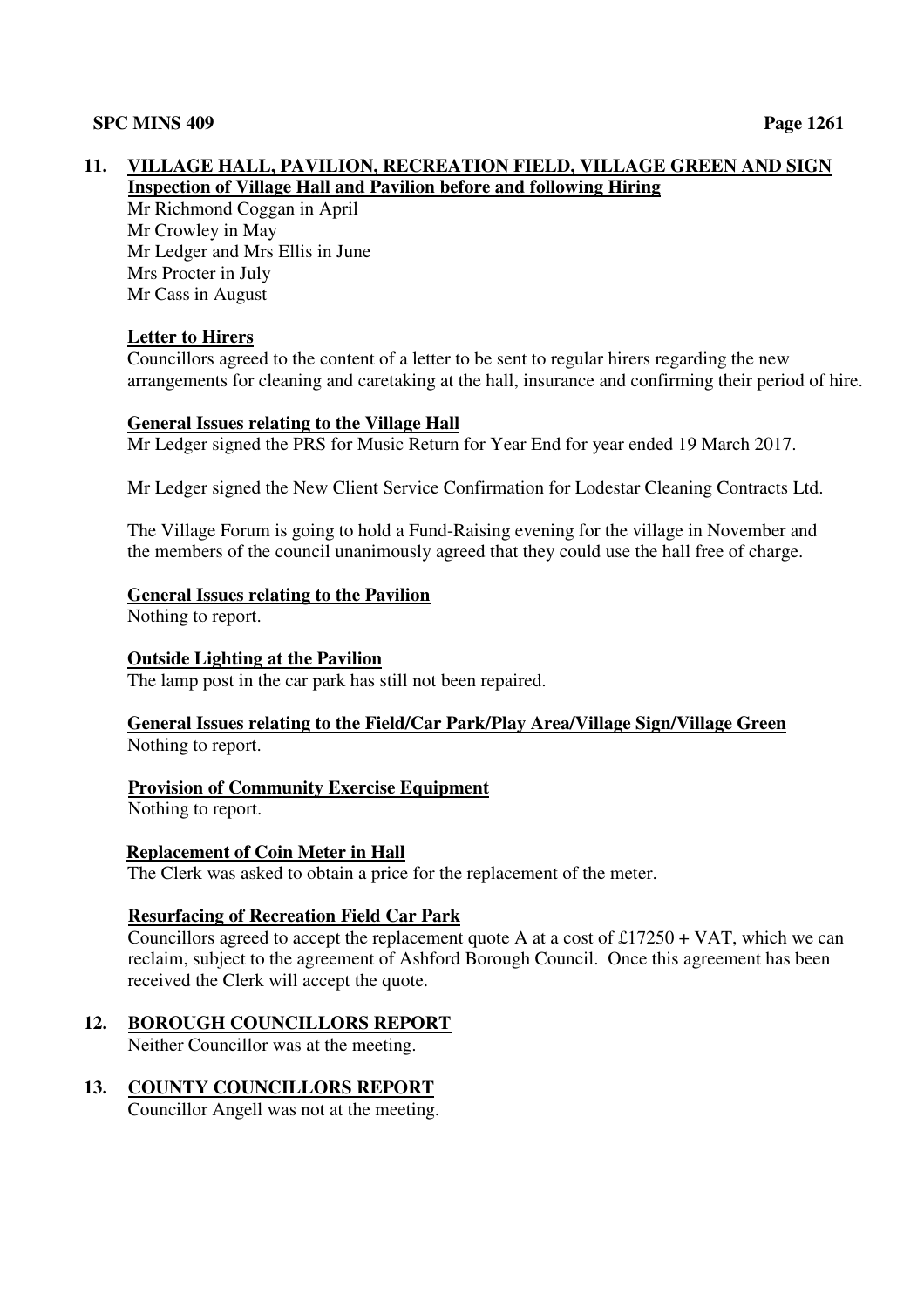#### **SPC MINS 409** Page 1262

**14. OUTSIDE REPORTS Footpath Warden**  Nothing to report.

## **15. VILLAGE RESPONSIBILITIES**

Councillors were asked to consider what should be planted around the village sign.

## **16. ITEMS FOR INCLUSION ON THE AGENDA FOR NEXT MEETING**  Nickley Wood

**17. ITEMS TO BE REPORTED TO KENT HIGHWAYS/PROW Painting of yellow lines in Woodchurch Road Bus Stop Lay By**  Nothing to report.

**Parking outside Rectory Bungalows** 

Housing Department does not have any money to change the parking arrangements.

#### **18. FORUM FOR EXCHANGE OF INFORMATION BETWEEN COUNCILLORS**

## **The next Parish Council meeting is due to be held on Wednesday 10 May 2017 in The Pavilion.**

There being no other business the meeting closed at 21.59pm.

Signed…………………………………………………… Dated ………………………………… Chairman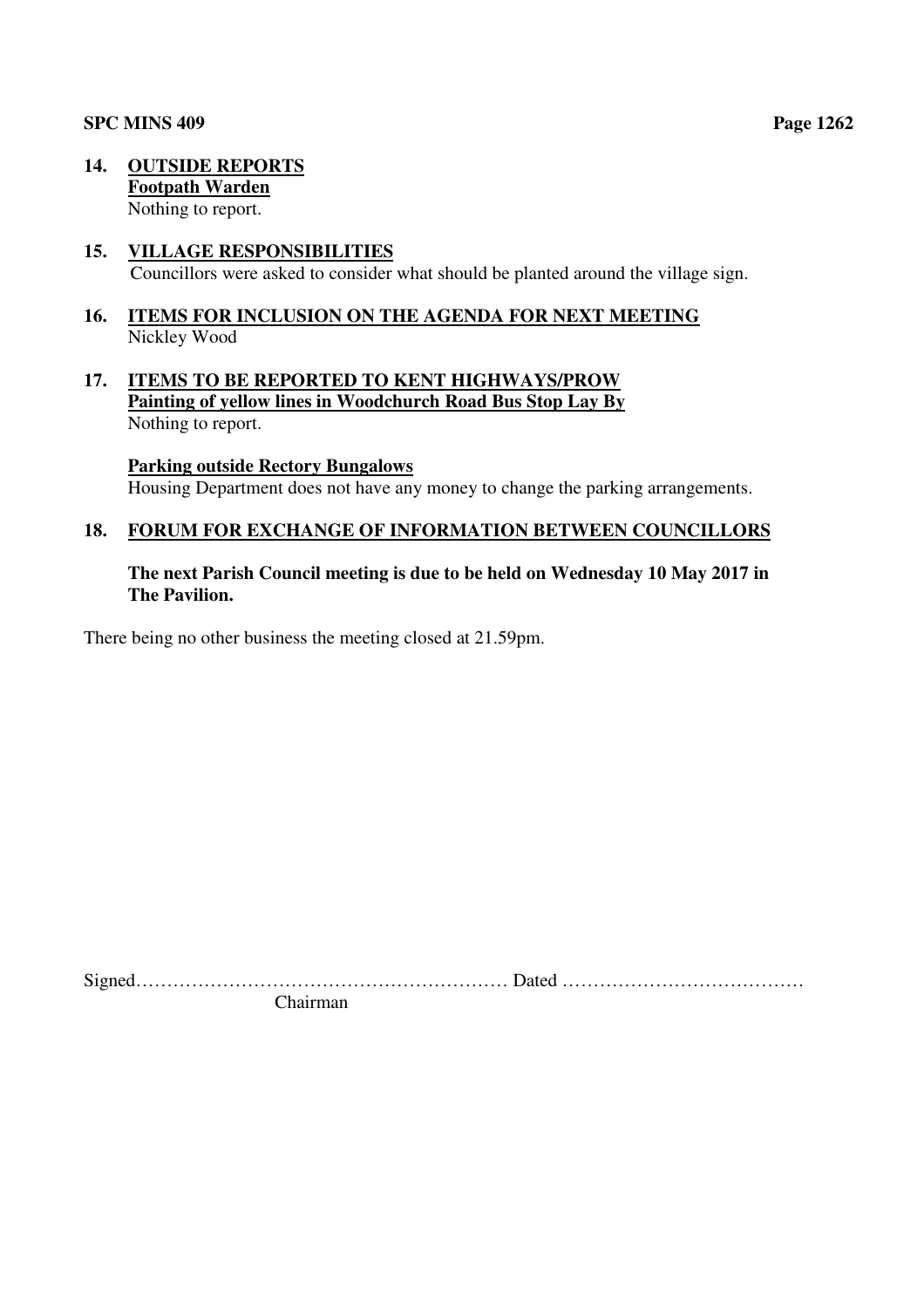# **SHADOXHURST PARISH COUNCIL**

# **RECORD OF PLANNING APPLICATIONS**

## **2017**

## **APRIL 2017**

- 15/01496/AS Land rear of the Kings Head, Woodchurch Road, Shadoxhurst, Kent Residential development comprising 24 x 2 storey dwellings with all associated infrastructure and services **Parish Council: Defer to next meeting**
- 17/00295/AS The Three Horseshoes, Nickley Wood Road, Shadoxhurst, Kent Removal of existing bungalow and erection of a replacement dwelling **Parish Council: Support**
- 17/00463/AS Rose Cottage, Hornash Lane, Shadoxhurst, Ashford, Kent, TN26 1HX New conservatory on the front of the property **Parish Council: Support**

**Discharge of Conditions for Chilmington Green as follows: -** 

 $12/00400/CONA/AS - Condition 17$  (i to xxvi) 12/00400/CONE/AS – Conditions 38

12/00400/COND/AS – Conditions 89

12/00400/CONF/AS – Conditions 93(i)

**Parish Council: No Comment on the above**

#### **Decision Notices received from ABC**

- 16/01841/AS Land between The Hollies and Park Farm Close, Woodchurch Road, Shadoxhurst, Kent Erection of 12 dwellings, the creation of a new access from Woodchurch Road, new landscaping and ancillary works (revision to reference 15/00539/AS)  **Borough Council: Permit**
- 17/00085/AS Sheenam, Woodchurch Road, Shadoxhurst, Ashford, Kent, TN26 1LE Proposed first floor rear extension, demolition of exisiting garage with replacement integrated garage with first floor extension above, replacement front porch and 2 No. front facing dormer windows. Change of external materials. Borough Council: Permit